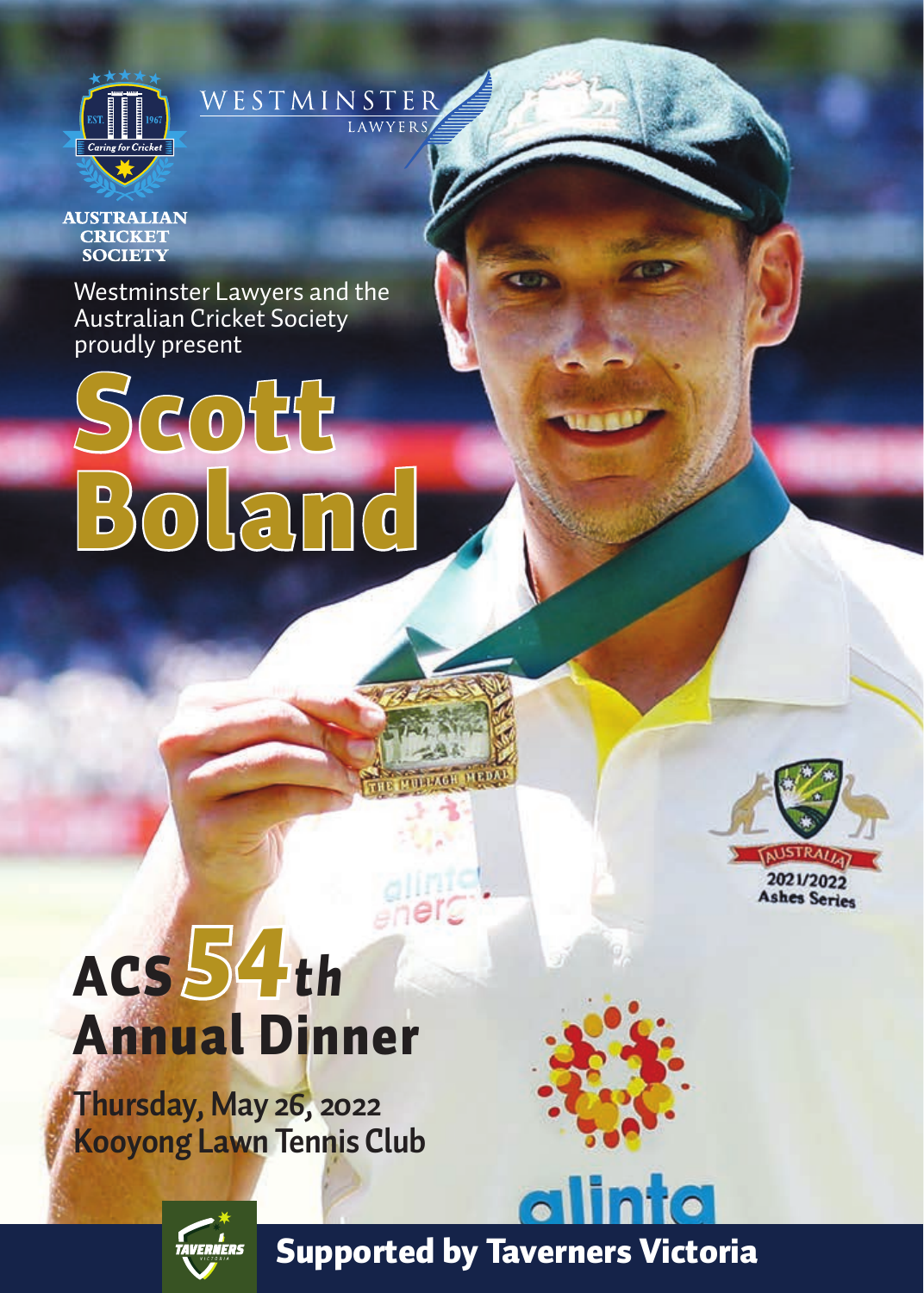## Past speakers and award winners

| 1968 |                                                            |
|------|------------------------------------------------------------|
| 1969 |                                                            |
| 1970 |                                                            |
| 1971 |                                                            |
| 1972 |                                                            |
| 1973 |                                                            |
| 1974 |                                                            |
| 1975 |                                                            |
| 1976 |                                                            |
| 1977 |                                                            |
| 1978 |                                                            |
| 1979 |                                                            |
| 1980 |                                                            |
| 1981 |                                                            |
| 1982 |                                                            |
| 1983 |                                                            |
| 1984 |                                                            |
| 1985 |                                                            |
| 1986 |                                                            |
| 1987 |                                                            |
| 1988 |                                                            |
| 1989 |                                                            |
| 1990 |                                                            |
| 1991 |                                                            |
| 1992 |                                                            |
| 1993 |                                                            |
| 1994 |                                                            |
| 1995 |                                                            |
| 1996 |                                                            |
| 1997 |                                                            |
| 1998 | Christopher Martin-Jenkins  Michael Klinger & Natalie Wood |
| 1999 |                                                            |
| 2000 |                                                            |
| 2001 |                                                            |
| 2002 |                                                            |
| 2003 |                                                            |
| 2004 |                                                            |
| 2005 |                                                            |
| 2006 |                                                            |
| 2007 |                                                            |
| 2008 |                                                            |
| 2009 |                                                            |
| 2010 |                                                            |
| 2011 |                                                            |
| 2012 |                                                            |
| 2013 |                                                            |
| 2014 |                                                            |
| 2015 |                                                            |
| 2016 |                                                            |
| 2017 |                                                            |
| 2018 |                                                            |
| 2019 |                                                            |
| 2020 |                                                            |
| 2021 |                                                            |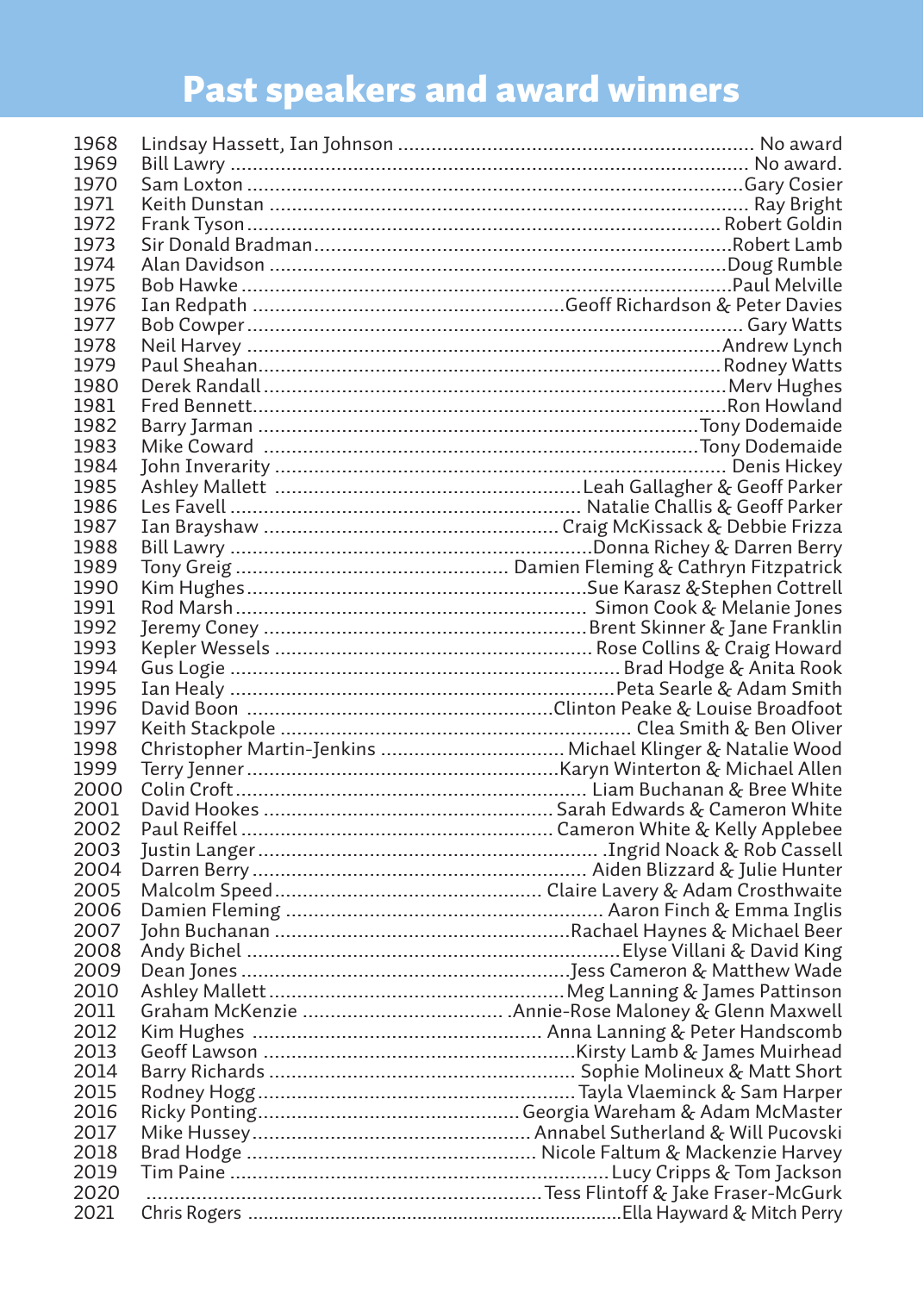### Tonight's Program

# **CRICKET**  $\overline{C}$

**Welcome:**  Ken Piesse, president Australian Cricket Society

#### **Entree**

**Toast to Cricket:** Sharelle McMahon (Cricket Victoria's Head of Female Cricket)

**Australian Cricket Society Awards 2021-22**  Christopher Box-Grainger Cricketer of the Year (Over 40s): Ravi Henderson Richard Elvins Memorial award (Over 60s): David Long Ian Hammet Trophy (Over 70s): David Breheny

> **Young Cricketers of the Year/The Steve Mason Trophy:** Rhys McKenna (Prahran, Victoria & Melbourne Stars) Brody Couch (Geelong, Victoria & Melbourne Stars)

#### **Main course**

**GUEST SPEAKER:** Scott Boland

**Vote of thanks:** Ken Davis

**Coffee/Tea**

**Live auction**

**Auctions**

**Farewell**

australiancricketsociety.com.au Taverners Victoria



Pontingfoundation *Proud supporters of the Ponting Foundation*